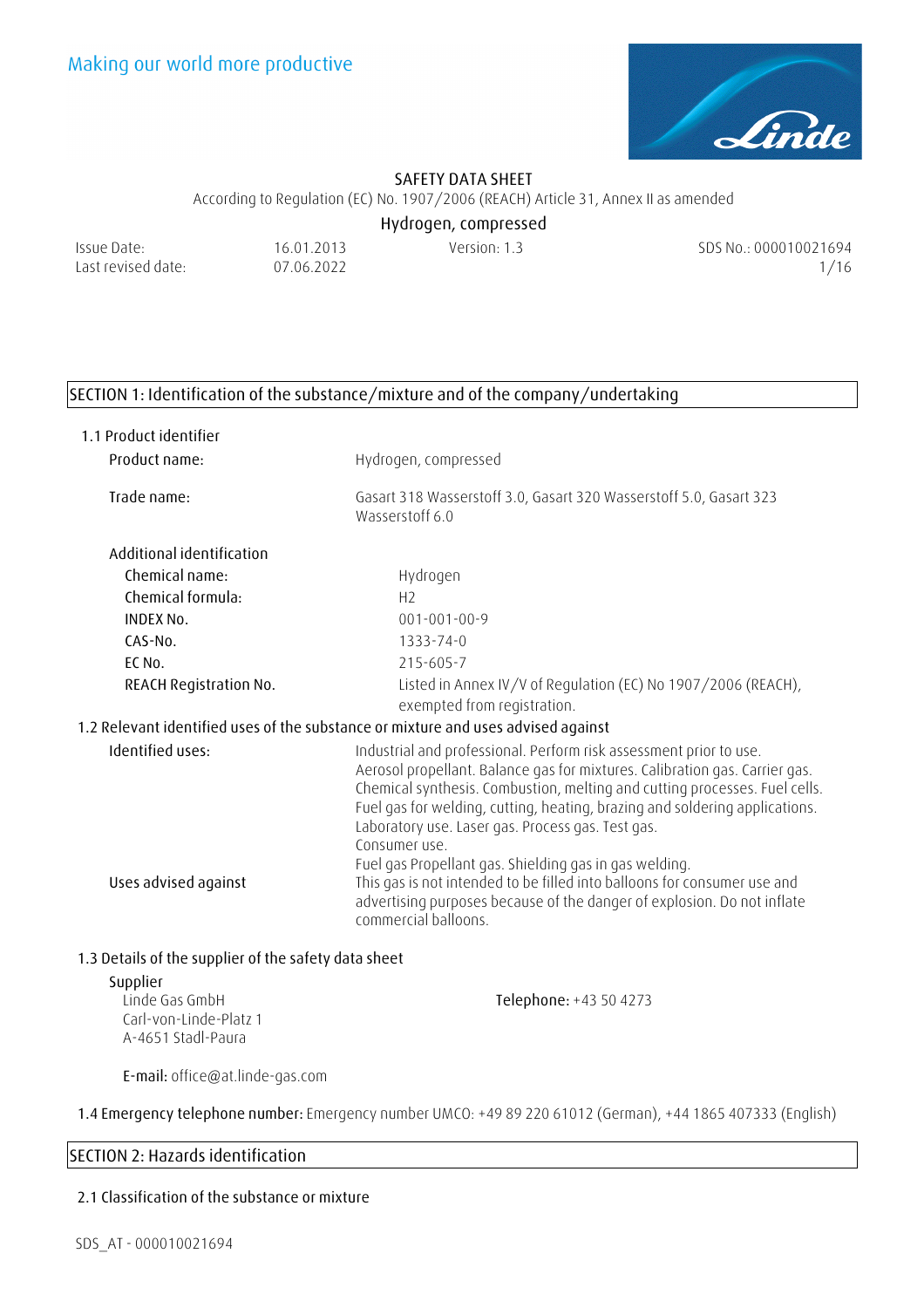

According to Regulation (EC) No. 1907/2006 (REACH) Article 31, Annex II as amended

**Hydrogen, compressed** 

| Issue Date:        | 16.01.2013 | Version: 1.3 | SDS No.: 000010021694 |
|--------------------|------------|--------------|-----------------------|
| Last revised date: | 07.06.2022 |              | 2/16                  |

# **Classification according to Regulation (EC) No 1272/2008 as amended.**

| Physical Hazards     |            |                                                                             |
|----------------------|------------|-----------------------------------------------------------------------------|
| Flammable gas        | Category 1 | H220: Extremely flammable gas.                                              |
| Gases under pressure |            | Compressed gas H280: Contains gas under pressure; may explode if<br>heated. |

### **2.2 Label Elements**

| Signal Word:                               | Danger                                                                                                                                     |
|--------------------------------------------|--------------------------------------------------------------------------------------------------------------------------------------------|
| Hazard Statement(s):                       | H220: Extremely flammable gas.<br>H280: Contains gas under pressure; may explode if heated.                                                |
| <b>Precautionary Statements</b><br>General | None.                                                                                                                                      |
| Prevention:                                | P210: Keep away from heat, hot surfaces, sparks, open flames and other<br>ignition sources. No smoking.                                    |
| Response:                                  | P377: Leaking gas fire: Do not extinguish, unless leak can be stopped safely.<br>P381: In case of leakage, eliminate all ignition sources. |
| Storage:                                   | P403: Store in a well-ventilated place.                                                                                                    |
| Disposal                                   | None.                                                                                                                                      |
| 2.3 Other hazards                          | None.                                                                                                                                      |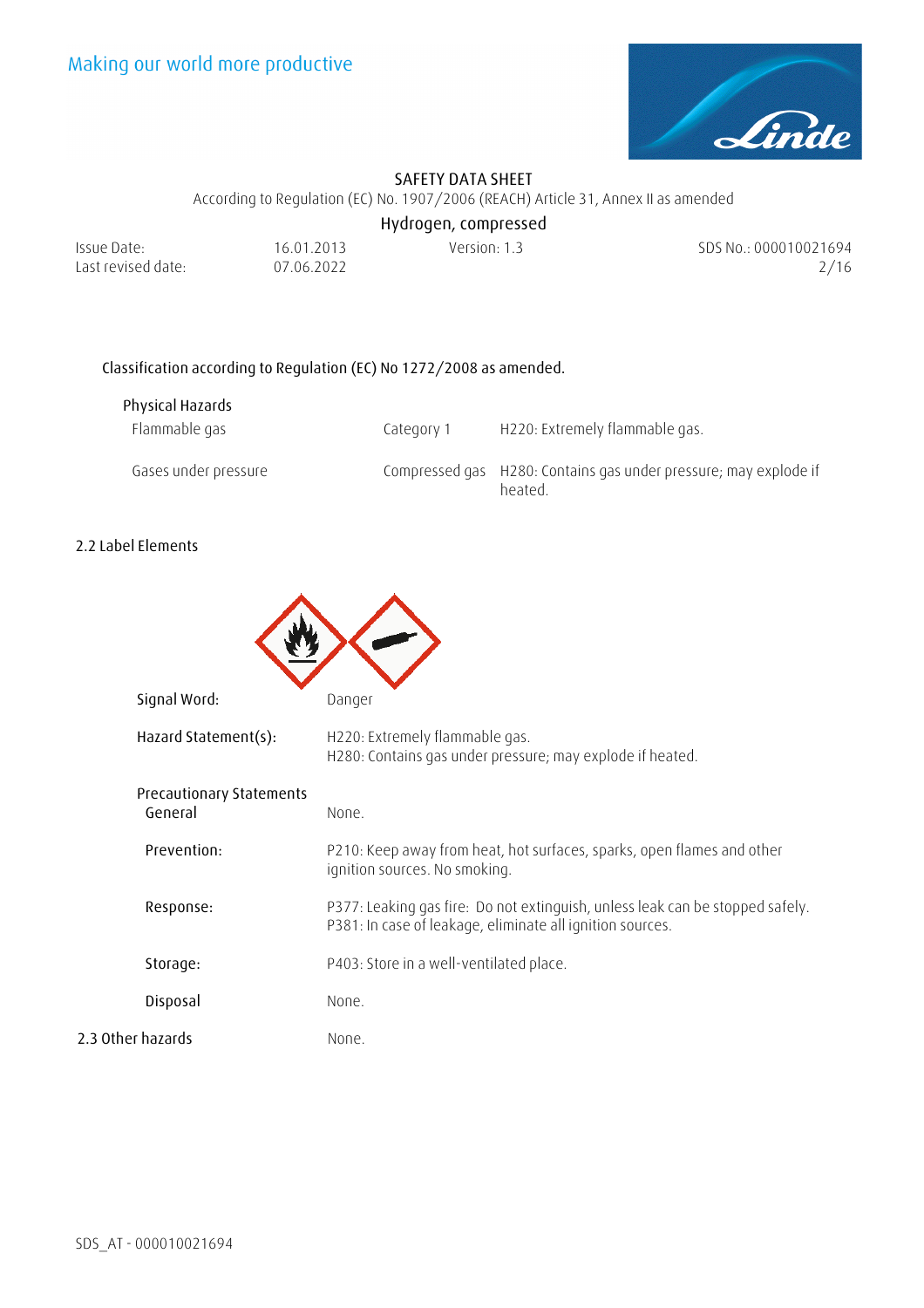

According to Regulation (EC) No. 1907/2006 (REACH) Article 31, Annex II as amended

**Hydrogen, compressed** 

Issue Date: Last revised date:

16.01.2013 07.06.2022

Version: 1.3 SDS No.: 000010021694 3/16

## **SECTION 3: Composition/information on ingredients**

#### **3.1 Substances**

| Chemical name<br>INDEX No.:<br>$CAS-No.$ | Hydrogen<br>$001 - 001 - 00 - 9$<br>$1333 - 74 - 0$                                                                                                                                                          |
|------------------------------------------|--------------------------------------------------------------------------------------------------------------------------------------------------------------------------------------------------------------|
| $EC$ No.:                                | 215-605-7                                                                                                                                                                                                    |
| <b>REACH Registration No.:</b>           | Listed in Annex IV/V of Regulation (EC) No 1907/2006 (REACH), exempted from                                                                                                                                  |
|                                          | registration.                                                                                                                                                                                                |
| Purity:                                  | $100\%$                                                                                                                                                                                                      |
|                                          | The purity of the substance in this section is used for classification only, and does<br>not represent the actual purity of the substance as supplied, for which other<br>documentation should be consulted. |
| Trade name:                              | Gasart 318 Wasserstoff 3.0, Gasart 320 Wasserstoff 5.0, Gasart 323 Wasserstoff<br>6.0                                                                                                                        |

| Chemical name | Chemical<br>formula | Concentration | CAS-No.   | REACH<br>Registration No.                                                                                         | M-Factor: | <b>Notes</b> |
|---------------|---------------------|---------------|-----------|-------------------------------------------------------------------------------------------------------------------|-----------|--------------|
| Hydrogen      | H2                  | 100%          | 1333-74-0 | Listed in<br>Annex IV/V of<br>Regulation<br>(EC) No<br>1907/2006<br>(REACH),<br>exempted<br>from<br>registration. |           |              |

The concentrations of the components in the SDS header, product name on page one and in section 3.2 are in mol due to regulatory requirements. All concentrations are nominal.

# This substance has workplace exposure limit(s).

PBT: persistent, bioaccumulative and toxic substance.

vPvB: very persistent and very bioaccumulative substance.

### **SECTION 4: First aid measures**

**General:** In high concentrations may cause asphyxiation. Symptoms may include loss of mobility/consciousness. Victim may not be aware of asphyxiation. Remove victim to uncontaminated area wearing self contained breathing apparatus. Keep victim warm and rested. Call a doctor. Apply artificial respiration if breathing stopped.

### **4.1 Description of first aid measures**

**Inhalation:** In high concentrations may cause asphyxiation. Symptoms may include loss of mobility/consciousness. Victim may not be aware of asphyxiation. Remove victim to uncontaminated area wearing self contained breathing apparatus. Keep victim warm and rested. Call a doctor. Apply artificial respiration if breathing stopped.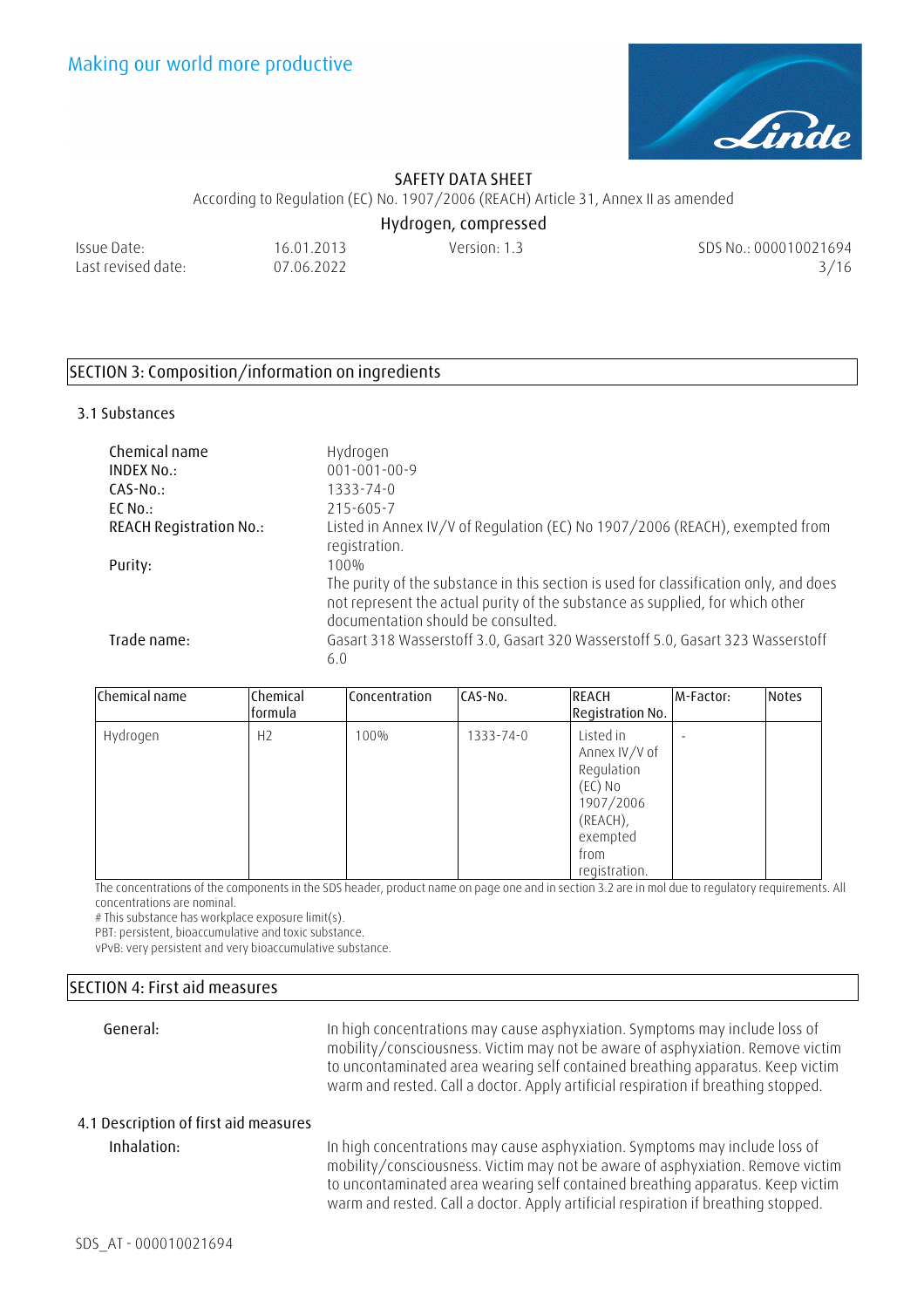

**Hydrogen, compressed** 

According to Regulation (EC) No. 1907/2006 (REACH) Article 31, Annex II as amended

| Issue Date:<br>Last revised date:                                      | 16.01.2013<br>07.06.2022 | Version: 1.3                                                                   | SDS No.: 000010021694<br>4/16                                                                                                                                                                                                                                                                                                                                                                                                                                                                                                                                                                                |
|------------------------------------------------------------------------|--------------------------|--------------------------------------------------------------------------------|--------------------------------------------------------------------------------------------------------------------------------------------------------------------------------------------------------------------------------------------------------------------------------------------------------------------------------------------------------------------------------------------------------------------------------------------------------------------------------------------------------------------------------------------------------------------------------------------------------------|
|                                                                        |                          |                                                                                |                                                                                                                                                                                                                                                                                                                                                                                                                                                                                                                                                                                                              |
| Eye contact:                                                           |                          | Adverse effects not expected from this product.                                |                                                                                                                                                                                                                                                                                                                                                                                                                                                                                                                                                                                                              |
| Skin Contact:                                                          |                          | Adverse effects not expected from this product.                                |                                                                                                                                                                                                                                                                                                                                                                                                                                                                                                                                                                                                              |
| Ingestion:                                                             |                          | Ingestion is not considered a potential route of exposure.                     |                                                                                                                                                                                                                                                                                                                                                                                                                                                                                                                                                                                                              |
| 4.2 Most important symptoms and<br>effects, both acute and<br>delayed: | Respiratory arrest.      |                                                                                |                                                                                                                                                                                                                                                                                                                                                                                                                                                                                                                                                                                                              |
| Hazards:                                                               | None.                    | 4.3 Indication of any immediate medical attention and special treatment needed |                                                                                                                                                                                                                                                                                                                                                                                                                                                                                                                                                                                                              |
| Treatment:                                                             | None.                    |                                                                                |                                                                                                                                                                                                                                                                                                                                                                                                                                                                                                                                                                                                              |
| <b>SECTION 5: Firefighting measures</b>                                |                          |                                                                                |                                                                                                                                                                                                                                                                                                                                                                                                                                                                                                                                                                                                              |
| <b>General Fire Hazards:</b>                                           |                          | Heat may cause the containers to explode.                                      |                                                                                                                                                                                                                                                                                                                                                                                                                                                                                                                                                                                                              |
| 5.1 Extinguishing media<br>Suitable extinguishing media:               |                          | Water. Dry powder. Foam.                                                       |                                                                                                                                                                                                                                                                                                                                                                                                                                                                                                                                                                                                              |
| Unsuitable extinguishing<br>media:                                     | Carbon Dioxide.          |                                                                                |                                                                                                                                                                                                                                                                                                                                                                                                                                                                                                                                                                                                              |
| 5.2 Special hazards arising from the<br>substance or mixture:          | None.                    |                                                                                |                                                                                                                                                                                                                                                                                                                                                                                                                                                                                                                                                                                                              |
| Hazardous Combustion Products:                                         | None.                    |                                                                                |                                                                                                                                                                                                                                                                                                                                                                                                                                                                                                                                                                                                              |
| 5.3 Advice for firefighters<br>Special fire fighting<br>procedures:    |                          | fire. Isolate the source of the fire or let it burn out.                       | In case of fire: Stop leak if safe to do so. Do not extinguish flames at leak because<br>possibility of uncontrolled explosive reignition exists. Continue water spray from<br>protected position until container stays cool. Use extinguishants to contain the                                                                                                                                                                                                                                                                                                                                              |
| Special protective equipment<br>for fire-fighters:                     |                          |                                                                                | Firefighters must use standard protective equipment including flame retardant<br>coat, helmet with face shield, gloves, rubber boots, and in enclosed spaces, SCBA.<br>Guideline: EN 469 Protective clothing for firefighters. Performance requirements<br>for protective clothing for firefighting. EN 15090 Footwear for firefighters. EN 659<br>Protective gloves for firefighters. EN 443 Helmets for fire fighting in buildings and<br>other structures. EN 137 Respiratory protective devices - Self-contained open-<br>circuit compressed air breathing apparatus with full face mask - Requirements, |

testing, marking.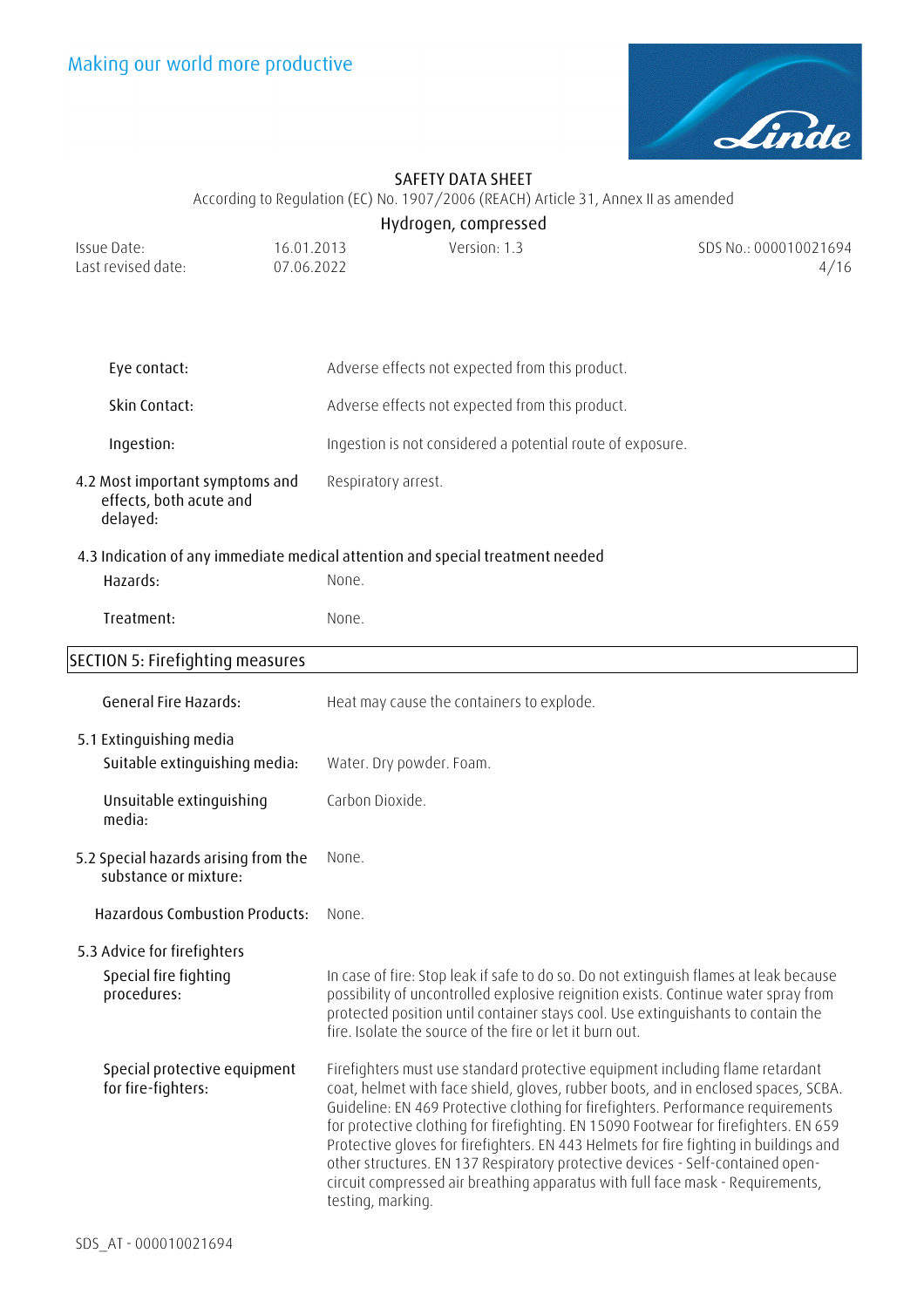

According to Regulation (EC) No. 1907/2006 (REACH) Article 31, Annex II as amended **Hydrogen, compressed** 

| Issue Date:        |  |
|--------------------|--|
| Last revised date: |  |

16.01.2013 07.06.2022

Version: 1.3 SDS No.: 000010021694 5/16

# **SECTION 6: Accidental release measures**

| 6.1 Personal precautions,<br>protective equipment and<br>emergency procedures: | Evacuate area. Provide adequate ventilation. Consider the risk of potentially<br>explosive atmospheres . In case of leakage, eliminate all ignition sources. Monitor<br>the concentration of the released product. Prevent from entering sewers,<br>basements and workpits, or any place where its accumulation can be dangerous.<br>Wear self-contained breathing apparatus when entering area unless atmosphere<br>is proved to be safe. EN 137 Respiratory protective devices - Self-contained open-<br>circuit compressed air breathing apparatus with full face mask - Requirements,<br>testing, marking. |
|--------------------------------------------------------------------------------|----------------------------------------------------------------------------------------------------------------------------------------------------------------------------------------------------------------------------------------------------------------------------------------------------------------------------------------------------------------------------------------------------------------------------------------------------------------------------------------------------------------------------------------------------------------------------------------------------------------|
| 6.2 Environmental Precautions:                                                 | Prevent further leakage or spillage if safe to do so.                                                                                                                                                                                                                                                                                                                                                                                                                                                                                                                                                          |
| 6.3 Methods and material for<br>containment and cleaning up:                   | Provide adequate ventilation. Eliminate sources of ignition.                                                                                                                                                                                                                                                                                                                                                                                                                                                                                                                                                   |
| 6.4 Reference to other sections:                                               | Refer to sections 8 and 13.                                                                                                                                                                                                                                                                                                                                                                                                                                                                                                                                                                                    |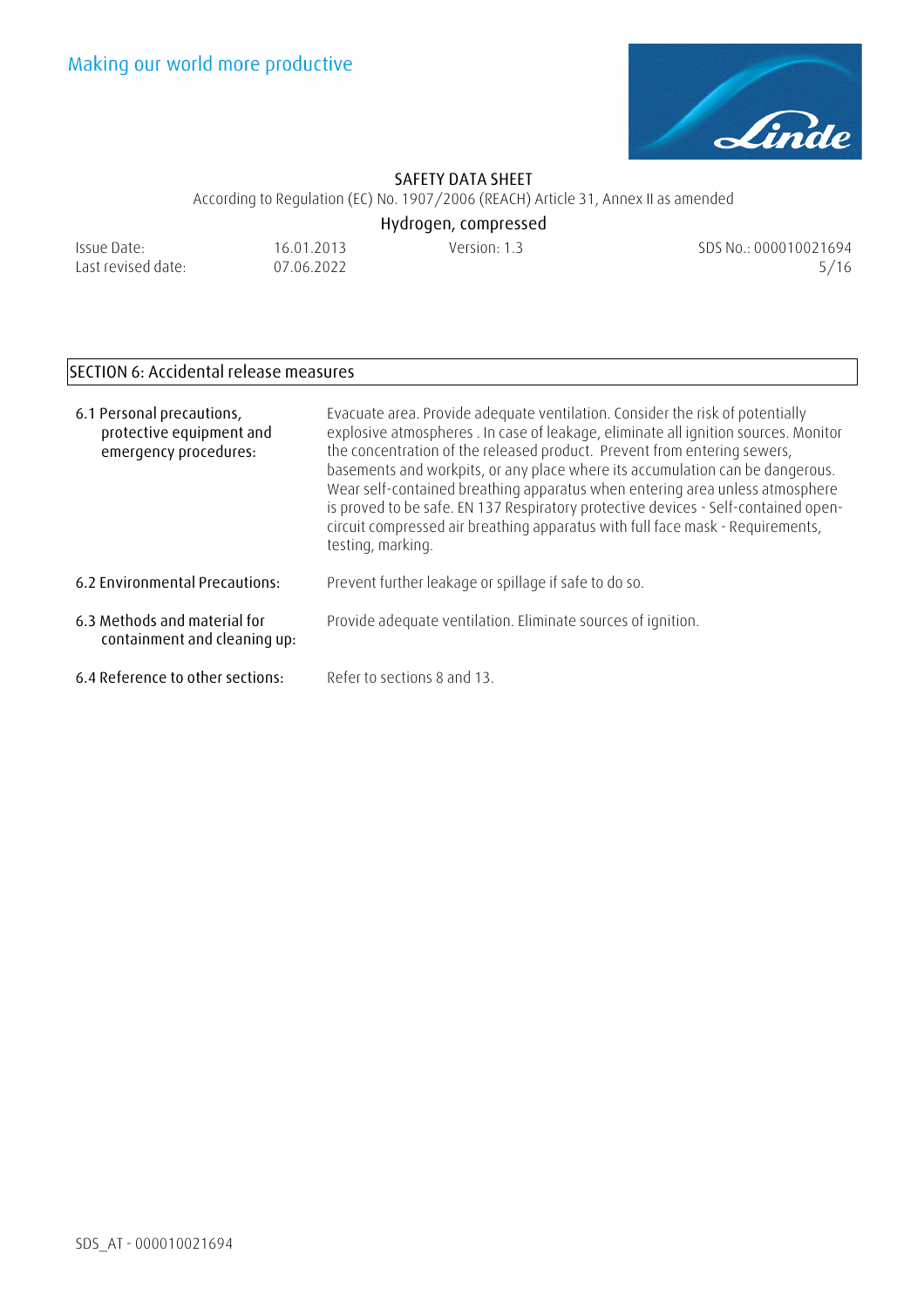

According to Regulation (EC) No. 1907/2006 (REACH) Article 31, Annex II as amended

**Hydrogen, compressed** 

Issue Date: Last revised date: 16.01.2013 07.06.2022

Version: 1.3 SDS No.: 000010021694 6/16

## **SECTION 7: Handling and storage:**

**7.1 Precautions for safe handling:** Only experienced and properly instructed persons should handle gases under pressure. Use only properly specified equipment which is suitable for this product, its supply pressure and temperature. Purge system with dry inert gas (e.g. helium or nitrogen) before gas is introduced and when system is placed out of service. Purge air from system before introducing gas. Containers, which contain or have contained flammable or explosive substances, must not be inerted with liquid carbon dioxide. Assess the risk of a potentially explosive atmosphere and the need for suitable equipment i.e. explosion-proof. Take precautionary measures against static discharges. Keep away from ignition sources (including static discharges). Provide electrical earthing of equipment and electrical equipment usable in explosive atmospheres. Use non-sparking tools. Refer to supplier's handling instructions. The substance must be handled in accordance with good industrial hygiene and safety procedures. Ensure the complete system has been (or is regularly) checked for leaks before use. Protect containers from physical damage; do not drag, roll, slide or drop. Do not remove or deface labels provided by the supplier for the identification of the container contents. When moving containers, even for short distances, use appropriate equipment eg. trolley, hand truck, fork truck etc. Secure cylinders in an upright position at all times, close all valves when not in use. Provide adequate ventilation. Suck back of water into the container must be prevented. Do not allow backfeed into the container. Avoid suckback of water, acid and alkalis. Keep container below 50°C in a well ventilated place. Observe all regulations and local requirements regarding storage of containers. When using do not eat, drink or smoke. Store in accordance with local/regional/national/international regulations. Never use direct flame or electrical heating devices to raise the pressure of a container. Leave valve protection caps in place until the container has been secured against either a wall or bench or placed in a container stand and is ready for use. Damaged valves should be reported immediately to the supplier Close container valve after each use and when empty, even if still connected to equipment. Never attempt to repair or modify container valves or safety relief devices. Replace valve outlet caps or plugs and container caps where supplied as soon as container is disconnected from equipment. Keep container valve outlets clean and free from contaminates particularly oil and water. If user experiences any difficulty operating container valve discontinue use and contact supplier. Never attempt to transfer gases from one container to another. Container valve guards or caps should be in place.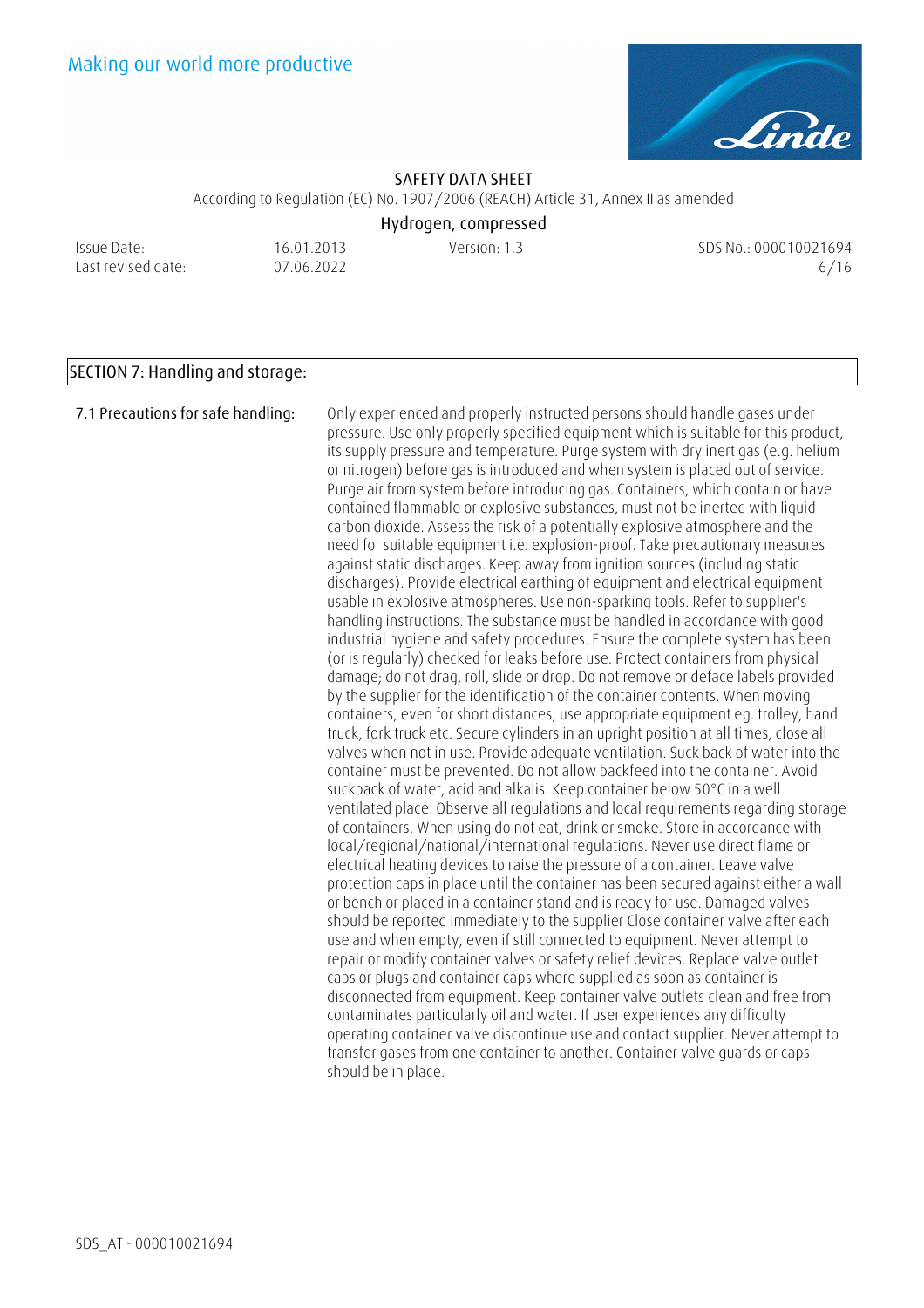

According to Regulation (EC) No. 1907/2006 (REACH) Article 31, Annex II as amended

# **Hydrogen, compressed**

| Issue Date:        | 16.01.2013 | Version: 1.3 | SDS No.: 000010021694 |
|--------------------|------------|--------------|-----------------------|
| Last revised date: | 07.06.2022 |              | 7/16                  |

**7.2 Conditions for safe storage, including any incompatibilities:**  All electrical equipment in the storage areas should be compatible with the risk of a potentially explosive atmosphere. Segregate from oxidant gases and other oxidants being stored. Containers should not be stored in conditions likely to encourage corrosion. Stored containers should be periodically checked for general conditions and leakage. Container valve guards or caps should be in place. Store containers in location free from fire risk and away from sources of heat and ignition. Keep away from combustible material. **7.3 Specific end use(s):** None.

### **SECTION 8: Exposure controls/personal protection**

### **8.1 Control Parameters**

**Occupational Exposure Limits** 

None of the components have assigned exposure limits.

**8.2 Exposure controls**

**Appropriate engineering controls:**  Consider a work permit system e.g. for maintenance activities. Ensure adequate air ventilation. Provide adequate general and local exhaust ventilation. Keep concentrations well below lower explosion limits. Gas detectors should be used when quantities of flammable gases or vapours may be released. Provide adequate ventilation, including appropriate local extraction, to ensure that the defined occupational exposure limit is not exceeded. Systems under pressure should be regularly checked for leakages. Product to be handled in a closed system. Only use permanent leak tight installations (e.g. welded pipes). Take precautionary measures against static discharges.

### **Individual protection measures, such as personal protective equipment**

**General information:** A risk assessment should be conducted and documented in each work area to assess the risks related to the use of the product and to select the PPE that matches the relevant risk. The following recommendations should be considered. Keep self contained breathing apparatus readily available for emergency use. Personal protective equipment for the body should be selected based on the task being performed and the risks involved. Refer to local regulations for restriction of emissions to the atmosphere. See section 13 for specific methods for waste gas treatment. Do not eat, drink or smoke when using the product. **Eye/face protection:** Wear eye protection to EN 166 when using gases. Guideline: EN 166 Personal Eye Protection.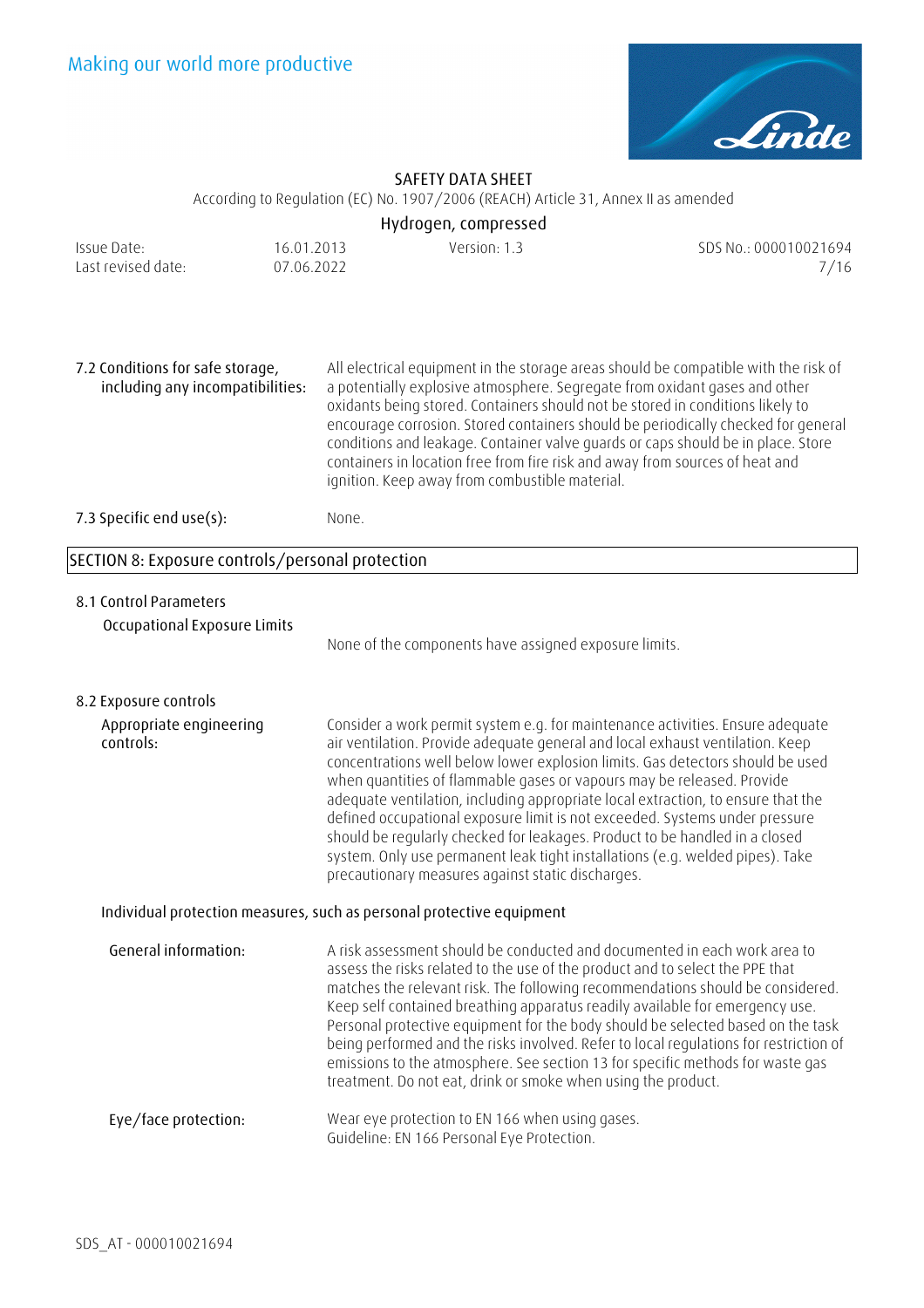

According to Regulation (EC) No. 1907/2006 (REACH) Article 31, Annex II as amended

| Hydrogen, compressed |  |
|----------------------|--|
|----------------------|--|

| Issue Date:        | 16.01.2013 | Version: 1.3 | SDS No.: 000010021694 |
|--------------------|------------|--------------|-----------------------|
| Last revised date: | 07.06.2022 |              | 8/16                  |

| Skin protection<br>Hand Protection: | Guideline: EN 388 Protective gloves against mechanical risks.<br>Additional Information: Wear working gloves while handling containers                                                                                                                                                                                                                                                                                                                                                                                                                                                                           |  |
|-------------------------------------|------------------------------------------------------------------------------------------------------------------------------------------------------------------------------------------------------------------------------------------------------------------------------------------------------------------------------------------------------------------------------------------------------------------------------------------------------------------------------------------------------------------------------------------------------------------------------------------------------------------|--|
| Body protection:                    | Wear fire resistant or flame retardant clothing.<br>Guideline: ISO/TR 2801:2007 Clothing for protection against heat and flame --<br>General recommendations for selection, care and use of protective clothing.                                                                                                                                                                                                                                                                                                                                                                                                 |  |
| Other:                              | Wear safety shoes while handling containers<br>Guideline: ISO 20345 Personal protective equipment - Safety footwear.                                                                                                                                                                                                                                                                                                                                                                                                                                                                                             |  |
| <b>Respiratory Protection:</b>      | When allowed by a risk assessment Respiratory Protective Equipment (RPE) may<br>be used The selection of the Respiratory Protective Device (RPD) must be based<br>on known or anticipated exposure levels, the hazards of the product and the safe<br>working limits of the selected RPD. Self-contained breathing apparatus (SCBA) or<br>positive pressure airline with mask are to be used in oxygen-deficient<br>atmospheres<br>Guideline: EN 137 Respiratory protective devices - Self-contained open-circuit<br>compressed air breathing apparatus with full face mask - Requirements, testing,<br>marking. |  |
| Thermal hazards:                    | No precautionary measures are necessary.                                                                                                                                                                                                                                                                                                                                                                                                                                                                                                                                                                         |  |
| Hygiene measures:                   | Specific risk management measures are not required beyond good industrial<br>hygiene and safety procedures. Do not eat, drink or smoke when using the<br>product.                                                                                                                                                                                                                                                                                                                                                                                                                                                |  |
| Environmental exposure<br>controls: | For waste disposal, see section 13 of the SDS.                                                                                                                                                                                                                                                                                                                                                                                                                                                                                                                                                                   |  |

# **SECTION 9: Physical and chemical properties**

### **9.1 Information on basic physical and chemical properties**

| Appearance            |                                                                             |
|-----------------------|-----------------------------------------------------------------------------|
| Physical state:       | Gas                                                                         |
| Form:                 | Compressed gas                                                              |
| Color:                | Colorless                                                                   |
| Odor:                 | Odorless                                                                    |
| Odor Threshold:       | Odor threshold is subjective and is inadequate to warn of over<br>exposure. |
| pH:                   | Not applicable.                                                             |
| Melting Point:        | $-259,2$ °C                                                                 |
| <b>Boiling Point:</b> | $-253 °C$                                                                   |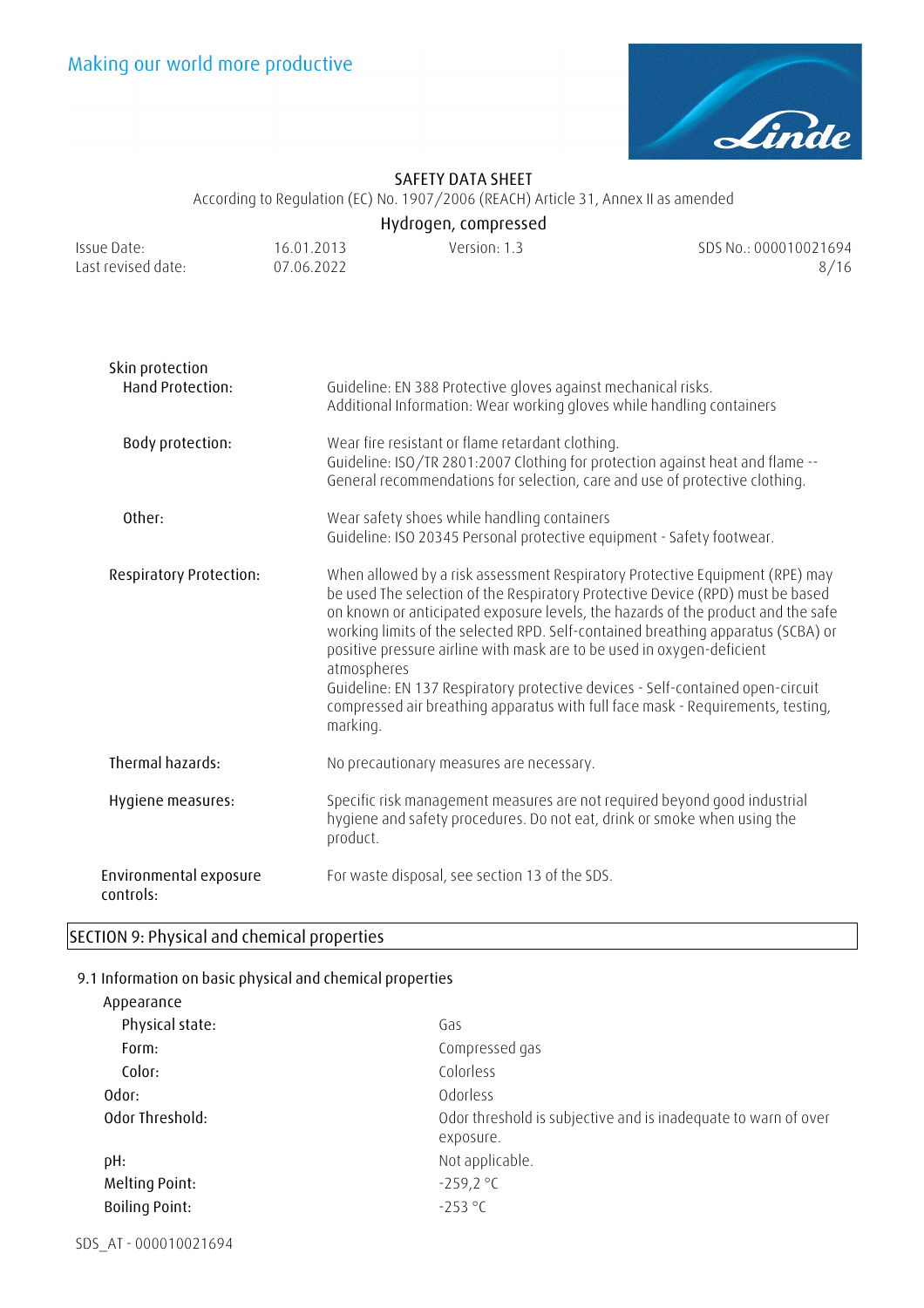

According to Regulation (EC) No. 1907/2006 (REACH) Article 31, Annex II as amended

# **Hydrogen, compressed**

Issue Date: Last revised date: 16.01.2013 07.06.2022

Version: 1.3 SDS No.: 000010021694 9/16

| <b>Sublimation Point:</b>                | Not applicable.                           |
|------------------------------------------|-------------------------------------------|
| Critical Temp. (°C):                     | $-240,0 °C$                               |
| Flash Point:                             | Not applicable to gases and gas mixtures. |
| <b>Evaporation Rate:</b>                 | Not applicable to gases and gas mixtures. |
| Flammability (solid, gas):               | This product is not flammable.            |
| Flammability Limit - Upper (%):          | 77 % $(V)$                                |
| Flammability Limit - Lower (%):          | 4 % (V)                                   |
| Vapor pressure:                          | No reliable data available.               |
| Vapor density (air=1):                   | 0,069                                     |
| Relative density:                        | 0,07                                      |
| Solubility(ies)                          |                                           |
| Solubility in Water:                     | $1,62 \text{ mg/l}$                       |
| Partition coefficient (n-octanol/water): | Not known.                                |
| Autoignition Temperature:                | 560 °C                                    |
| Decomposition Temperature:               | Not known.                                |
| Viscosity                                |                                           |
| Kinematic viscosity:                     | No data available.                        |
| Dynamic viscosity:                       | No data available.                        |
| <b>Explosive properties:</b>             | Not applicable.                           |
| Oxidizing properties:                    | Not applicable.                           |
| 9.2 Other information:                   | None.                                     |
| Molecular weight:                        | $2,02$ g/mol (H2)                         |
|                                          |                                           |

# **SECTION 10: Stability and reactivity**

| 10.1 Reactivity:                            | No reactivity hazard other than the effects described in sub-section below.                       |
|---------------------------------------------|---------------------------------------------------------------------------------------------------|
| 10.2 Chemical Stability:                    | Stable under normal conditions.                                                                   |
| 10.3 Possibility of hazardous<br>reactions: | Can form a potentially explosive atmosphere in air. May react violently with<br>oxidants.         |
| 10.4 Conditions to avoid:                   | Keep away from heat, hot surfaces, sparks, open flames and other ignition<br>sources. No smoking. |
| 10.5 Incompatible Materials:                | Air and oxidizers. For material compatibility see latest version of ISO-11114.                    |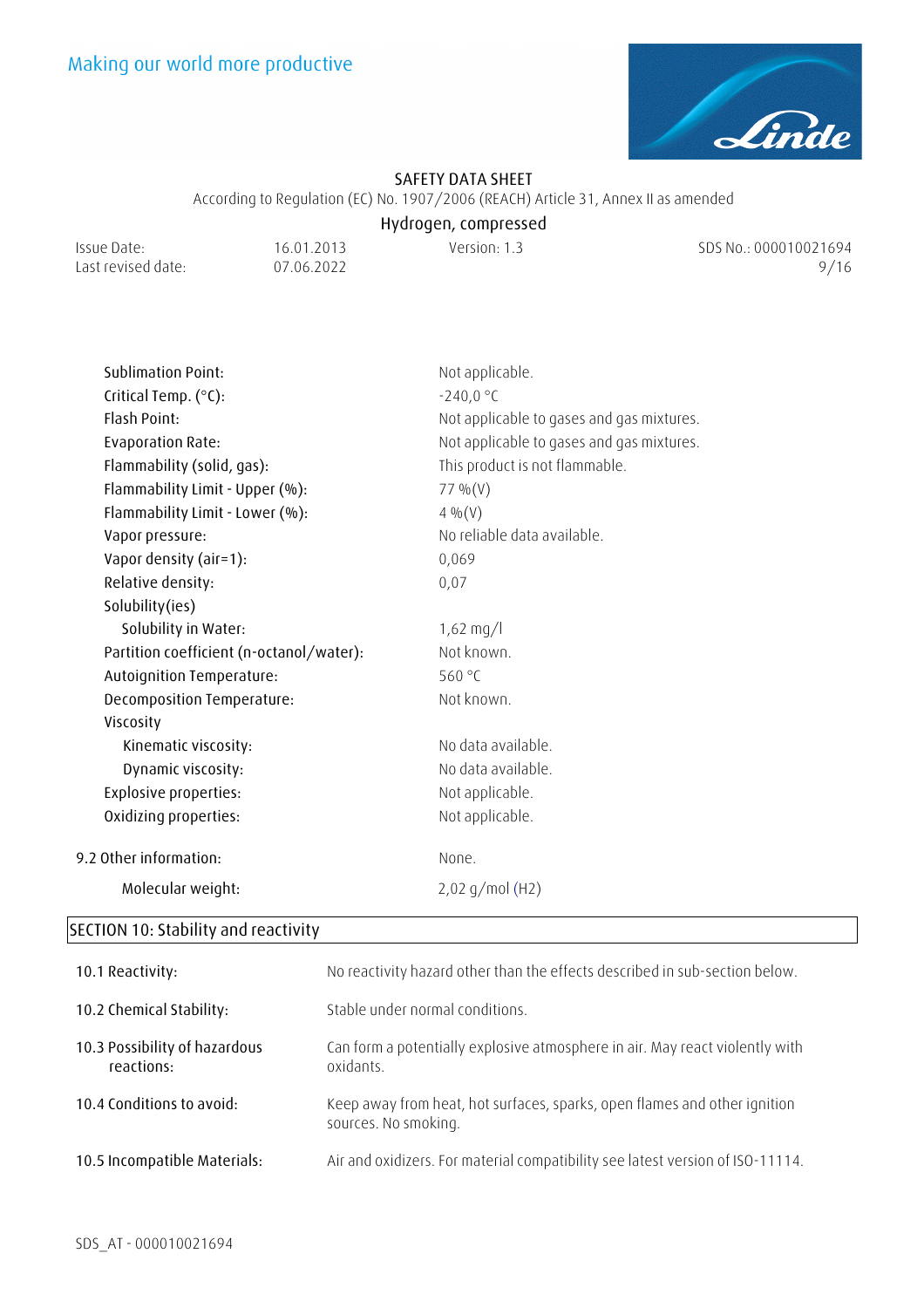

According to Regulation (EC) No. 1907/2006 (REACH) Article 31, Annex II as amended

| Hydrogen, compressed |            |              |                       |
|----------------------|------------|--------------|-----------------------|
| Issue Date:          | 16.01.2013 | Version: 1.3 | SDS No.: 000010021694 |
| Last revised date:   | 07.06.2022 |              | 10/16                 |

| 10.6 Hazardous Decomposition<br>Products:                                                                         | Under normal conditions of storage and use, hazardous decomposition products<br>should not be produced. |  |
|-------------------------------------------------------------------------------------------------------------------|---------------------------------------------------------------------------------------------------------|--|
| SECTION 11: Toxicological information                                                                             |                                                                                                         |  |
| General information:                                                                                              | None.                                                                                                   |  |
| 11.1 Information on toxicological effects                                                                         |                                                                                                         |  |
| Acute toxicity - Oral<br>Product                                                                                  | Based on available data, the classification criteria are not met.                                       |  |
| Acute toxicity - Dermal<br>Product                                                                                | Based on available data, the classification criteria are not met.                                       |  |
| Acute toxicity - Inhalation<br>Product                                                                            | Based on available data, the classification criteria are not met.                                       |  |
| Skin Corrosion/Irritation<br>Product                                                                              | Based on available data, the classification criteria are not met.                                       |  |
| Serious Eye Damage/Eye Irritation<br>Product<br>Based on available data, the classification criteria are not met. |                                                                                                         |  |
| Respiratory or Skin Sensitization<br>Product                                                                      | Based on available data, the classification criteria are not met.                                       |  |
| Germ Cell Mutagenicity<br>Product                                                                                 | Based on available data, the classification criteria are not met.                                       |  |
| Carcinogenicity<br>Product                                                                                        | Based on available data, the classification criteria are not met.                                       |  |
| Reproductive toxicity<br>Product                                                                                  | Based on available data, the classification criteria are not met.                                       |  |
| Specific Target Organ Toxicity - Single Exposure<br>Product                                                       | Based on available data, the classification criteria are not met.                                       |  |
| Specific Target Organ Toxicity - Repeated Exposure<br>Product                                                     | Based on available data, the classification criteria are not met.                                       |  |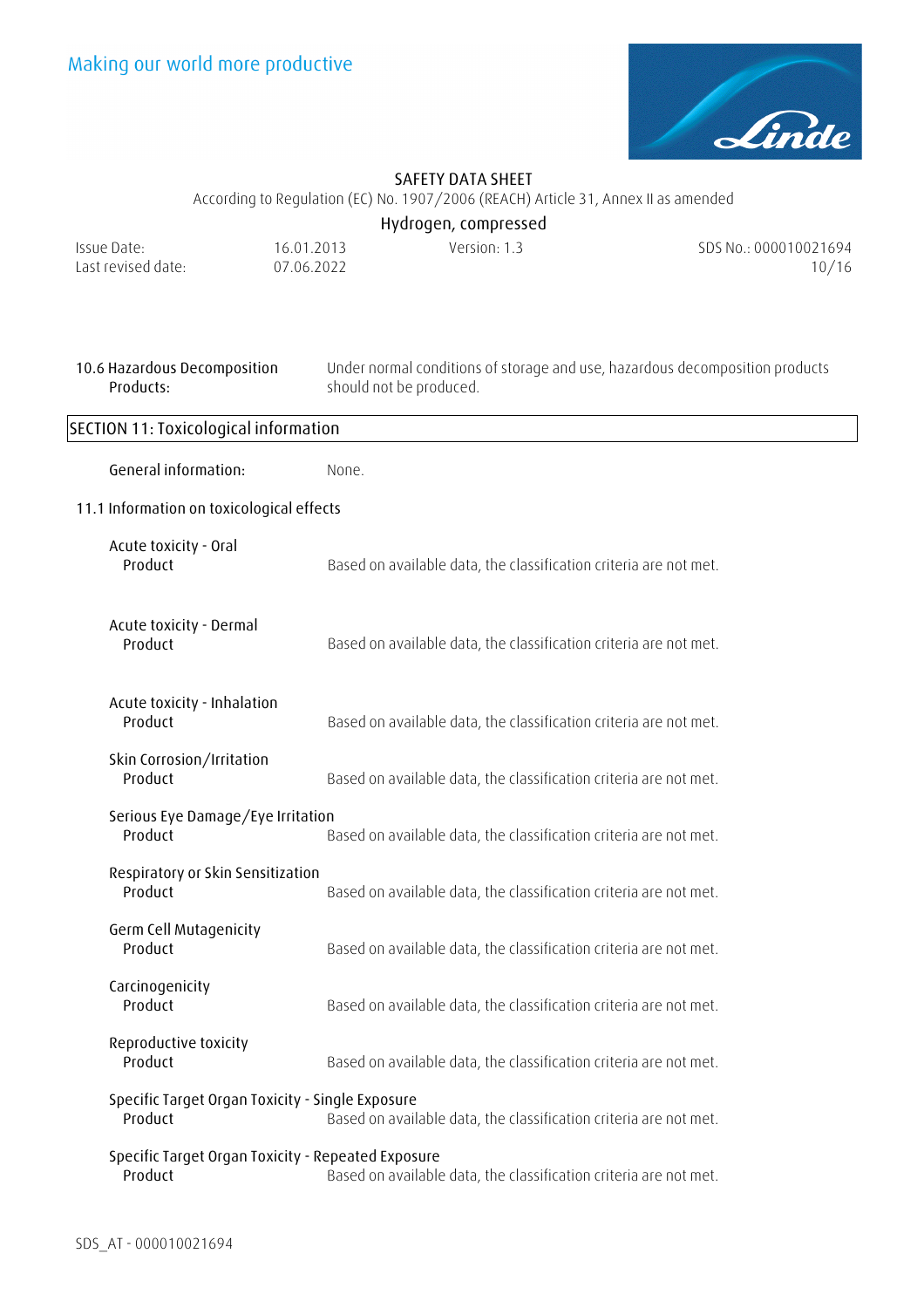

According to Regulation (EC) No. 1907/2006 (REACH) Article 31, Annex II as amended

**Hydrogen, compressed** 

| Issue Date:        | 16.01.2013 | Version: 1.3 | SDS No.: 000010021694 |
|--------------------|------------|--------------|-----------------------|
| Last revised date: | 07.06.2022 |              | 11/16                 |

| Aspiration Hazard |  |
|-------------------|--|
| Product           |  |

Not applicable to gases and gas mixtures..

| SECTION 12: Ecological information                    |                                                                                                                                             |  |  |
|-------------------------------------------------------|---------------------------------------------------------------------------------------------------------------------------------------------|--|--|
| General information:                                  | Not applicable                                                                                                                              |  |  |
| 12.1 Toxicity                                         |                                                                                                                                             |  |  |
| Acute toxicity<br>Product                             | No ecological damage caused by this product.                                                                                                |  |  |
| 12.2 Persistence and Degradability<br>Product         | Not applicable to gases and gas mixtures                                                                                                    |  |  |
| 12.3 Bioaccumulative potential<br>Product             | The subject product is expected to biodegrade and is not expected to persist for<br>long periods in an aquatic environment.                 |  |  |
| 12.4 Mobility in soil<br>Product                      | Because of its high volatility, the product is unlikely to cause ground or water<br>pollution.                                              |  |  |
| 12.5 Results of PBT and vPvB<br>assessment<br>Product | Not classified as PBT or vPvB.                                                                                                              |  |  |
| 12.6 Other adverse effects:                           |                                                                                                                                             |  |  |
| <b>Global Warming Potential</b>                       | Global warming potential: 6<br>Contains greenhouse gas(es). When discharged in large quantities may contribute<br>to the greenhouse effect. |  |  |
| Hydrogen                                              | EU. Non-Fluorinated Substance GWPs (Annex IV), Regulation 517/2014/EU on<br>fluorinated greenhouse gases<br>- Global warming potential: 6   |  |  |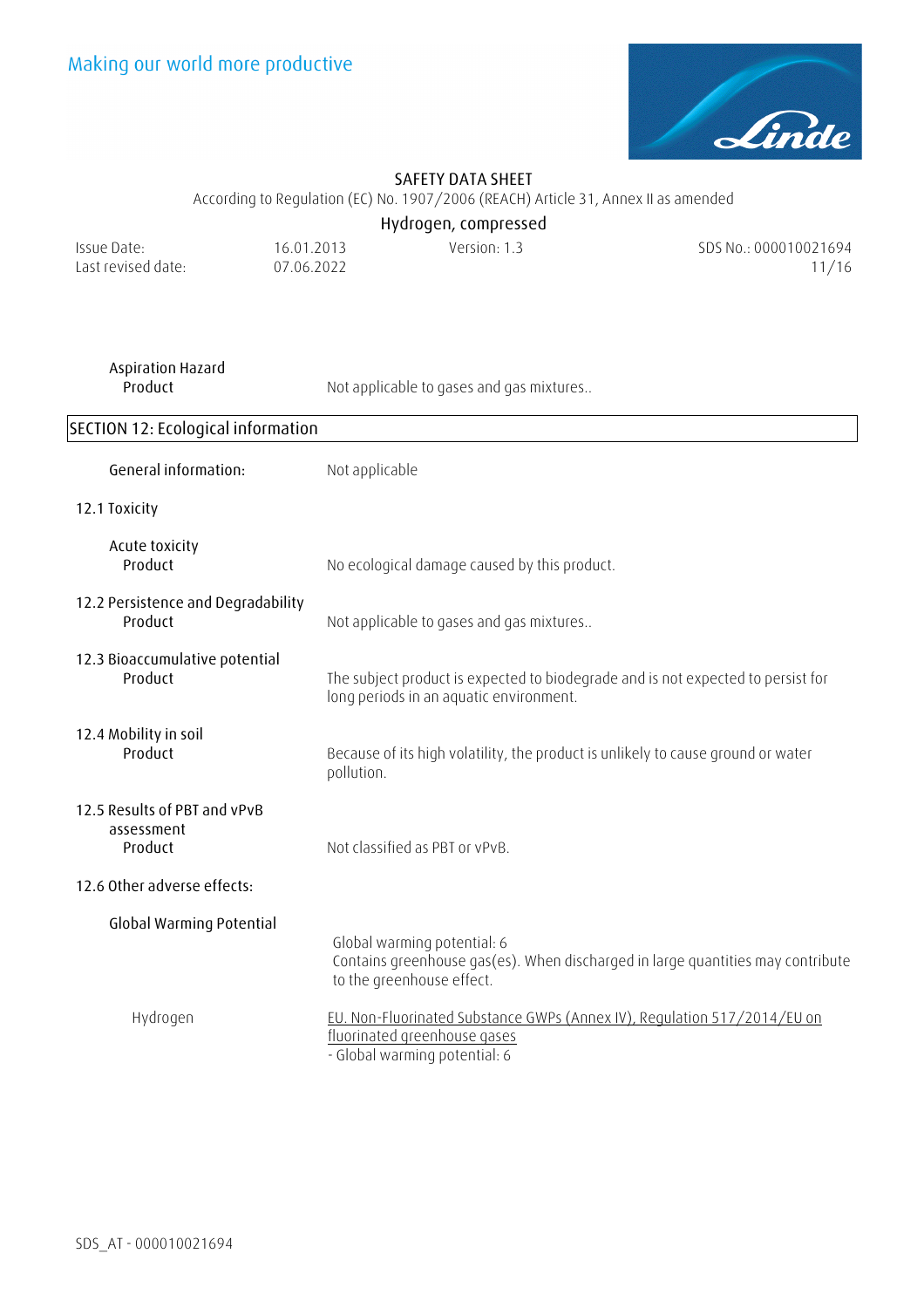

According to Regulation (EC) No. 1907/2006 (REACH) Article 31, Annex II as amended

| Issue Date:        |  |
|--------------------|--|
| Last revised date: |  |

16.01.2013 07.06.2022

**Hydrogen, compressed** 

Version: 1.3 SDS No.: 000010021694 12/16

# **SECTION 13: Disposal considerations**

### **13.1 Waste treatment methods**

| General information:               | Do not discharge into any place where its accumulation could be dangerous.<br>Consult supplier for specific recommendations. Do not discharge into areas where<br>there is a risk of forming an explosive mixture with air. Waste gas should be flared<br>through a suitable burner with flash back arrestor. |
|------------------------------------|---------------------------------------------------------------------------------------------------------------------------------------------------------------------------------------------------------------------------------------------------------------------------------------------------------------|
| Disposal methods:                  | Refer to the EIGA code of practice (Doc.30 "Disposal of Gases", downloadable at<br>http://www.eiga.org) for more guidance on suitable disposal methods. Dispose<br>of container via supplier only. Discharge, treatment, or disposal may be subject to<br>national, state, or local laws.                     |
| European Waste Codes<br>Container: | 16 05 04*: Gases in pressure containers (including halons) containing<br>dangerous substances.                                                                                                                                                                                                                |

# **SECTION 14: Transport information**

| ADR        |                                    |                      |
|------------|------------------------------------|----------------------|
|            | 14.1 UN Number:                    | UN 1049              |
|            | 14.2 UN Proper Shipping Name:      | HYDROGEN, COMPRESSED |
|            | 14.3 Transport Hazard Class(es)    |                      |
|            | Class:                             | $\overline{2}$       |
|            | $Label(s)$ :                       | 2 <sub>1</sub>       |
|            | Hazard No. (ADR):                  | 23                   |
|            | Tunnel restriction code:           | (B/D)                |
|            | 14.4 Packing Group:                |                      |
|            | 14.5 Environmental hazards:        | Not applicable       |
|            | 14.6 Special precautions for user: |                      |
|            |                                    |                      |
| <b>RID</b> |                                    |                      |
|            | 14.1 UN Number:                    | UN 1049              |
|            |                                    |                      |

|                                    | . <i>. .</i>         |
|------------------------------------|----------------------|
| 14.2 UN Proper Shipping Name       | HYDROGEN, COMPRESSED |
| 14.3 Transport Hazard Class(es)    |                      |
| Class:                             |                      |
| Label(s):                          | 2 <sub>1</sub>       |
| 14.4 Packing Group:                |                      |
| 14.5 Environmental hazards:        | Not applicable       |
| 14.6 Special precautions for user: |                      |
|                                    |                      |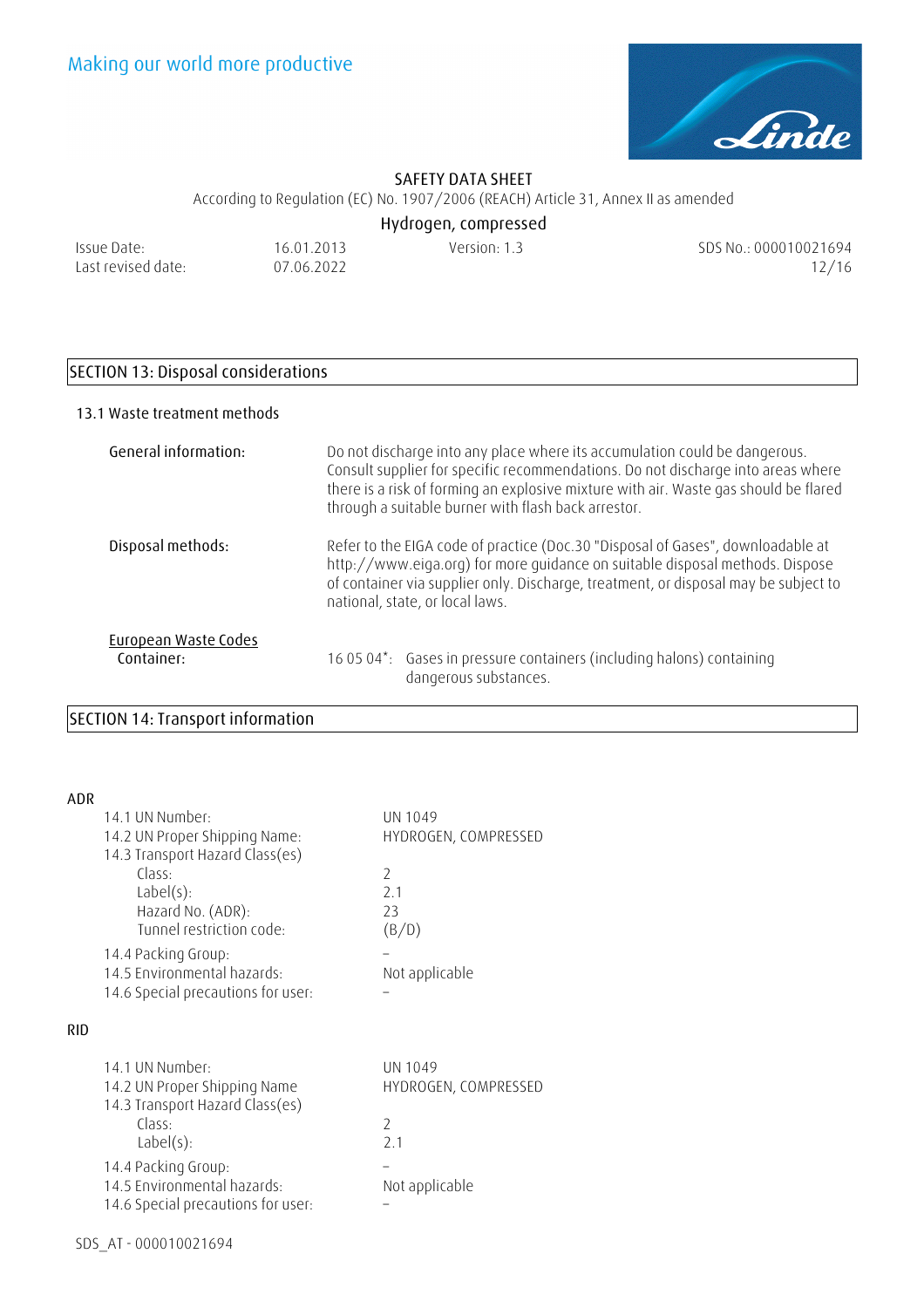

According to Regulation (EC) No. 1907/2006 (REACH) Article 31, Annex II as amended

### **Hydrogen, compressed**

| Issue Date:        | 16.01.2013 | Version: 1.3 | SDS No.: 000010021694 |
|--------------------|------------|--------------|-----------------------|
| Last revised date: | 07.06.2022 |              | 13/16                 |

#### **IMDG**

| 14.1 UN Number:                    | UN 1049              |
|------------------------------------|----------------------|
| 14.2 UN Proper Shipping Name:      | HYDROGEN, COMPRESSED |
| 14.3 Transport Hazard Class(es)    |                      |
| Class:                             | 2.1                  |
| $Label(s)$ :                       | 21                   |
| EmS No.:                           | $F-D, S-U$           |
| 14.4 Packing Group:                |                      |
| 14.5 Environmental hazards:        | Not applicable       |
| 14.6 Special precautions for user: |                      |

#### **IATA**

| 14.1 UN Number:<br>14.2 Proper Shipping Name:                                                                 | UN 1049<br>Hydrogen, compressed |
|---------------------------------------------------------------------------------------------------------------|---------------------------------|
| 14.3 Transport Hazard Class(es):<br>Class:                                                                    | 2 <sub>1</sub>                  |
| $Label(s)$ :                                                                                                  | 2 <sub>1</sub>                  |
| 14.4 Packing Group:<br>14.5 Environmental hazards:<br>14.6 Special precautions for user:<br>Other information | Not applicable                  |
| Passenger and cargo aircraft:<br>Cargo aircraft only:                                                         | Forbidden.<br>Allowed.          |

### **14.7 Transport in bulk according to Annex II of MARPOL and the IBC Code**: Not applicable

**Additional identification:** Avoid transport on vehicles where the load space is not separated from the driver's compartment. Ensure vehicle driver is aware of the potential hazards of the load and knows what to do in the event of an accident or an emergency. Before transporting product containers ensure that they are firmly secured. Ensure that the container valve is closed and not leaking. Container valve guards or caps should be in place. Ensure adequate air ventilation.

## **SECTION 15: Regulatory information**

**15.1 Safety, health and environmental regulations/legislation specific for the substance or mixture:**

### **EU Regulations**

**Regulation (EC) No. 1907/2006 Annex XVII Substances subject to restriction on marketing and use:**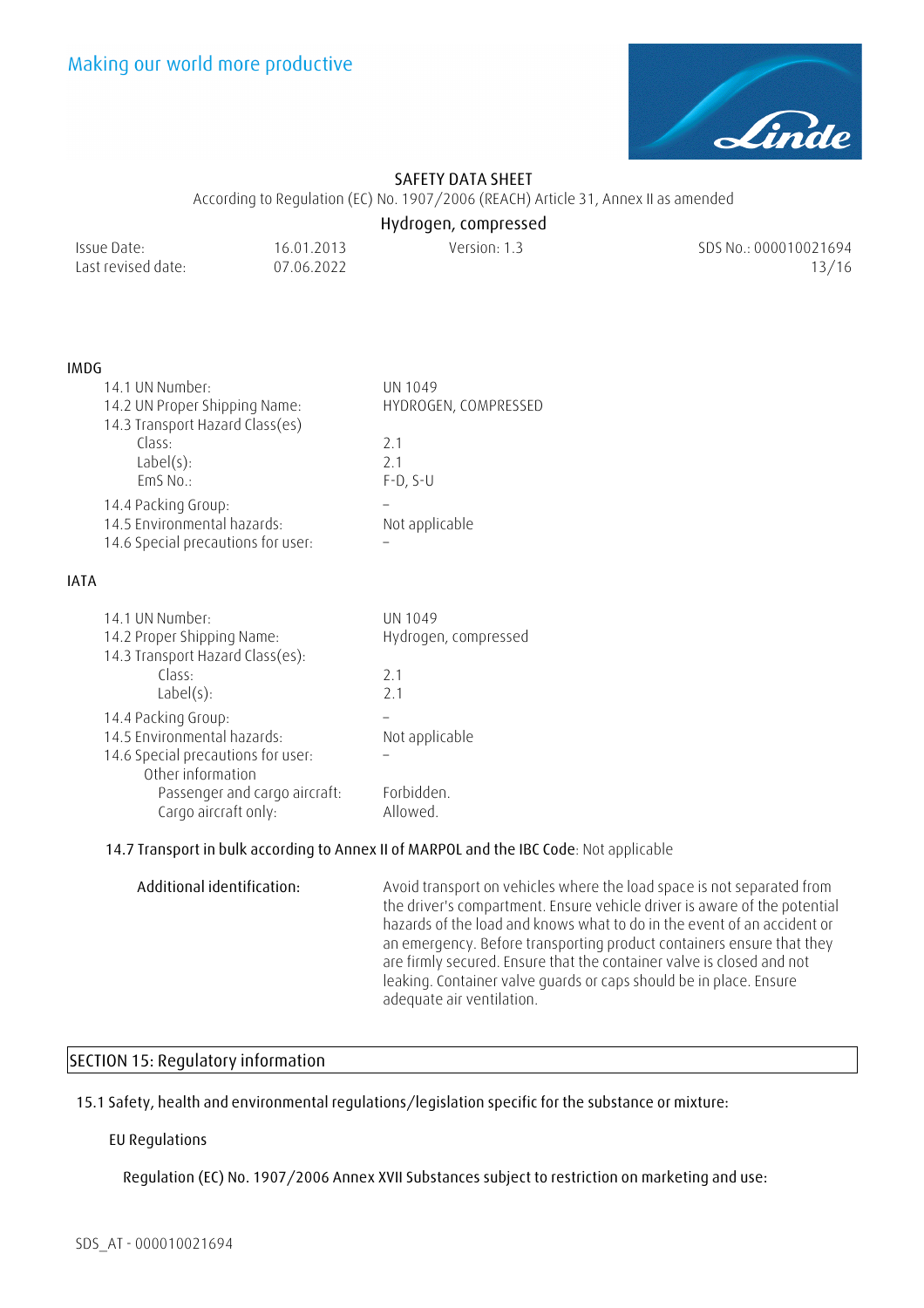

According to Regulation (EC) No. 1907/2006 (REACH) Article 31, Annex II as amended

**Hydrogen, compressed** 

| Issue Date:        | 16.01.2013 | Version: 1.3 | SDS No.: 000010021694 |
|--------------------|------------|--------------|-----------------------|
| Last revised date: | 07.06.2022 |              | 14/16                 |
|                    |            |              |                       |

| Chemical name | CAS-No.   | Concentration |
|---------------|-----------|---------------|
| Hydrogen      | 1333-74-0 | 100%          |

**EU. Directive 2012/18/EU (SEVESO III) on major accident hazards involving dangerous substances, as amended.:**

| Chemical | CAS-No.   | Lower-tier   | Upper-tier   |
|----------|-----------|--------------|--------------|
|          |           | Requirements | Requirements |
| Hydrogen | 1333-74-0 |              | 50 i         |

### **Directive 98/24/EC on the protection of workers from the risks related to chemical agents at work:**

| Concentration     |
|-------------------|
| 1333-74-0<br>100% |
|                   |

### **National Regulations**

|                                  | Council Directive 89/391/EEC on the introduction of measures to encourage<br>improvements in the safety and health of workers at work Directive 2016/425/EEC<br>on personal protective equipment Directive 2014/34/EU on equipment and<br>protective systems intended for use in potentially explosive atmospheres (ATEX) Only<br>products that comply with the food regulations (EC) No. 1333/2008 and (EU) No.<br>231/2012 and are labelled as such may be used as food additives.<br>This Safety Data Sheet has been produced to comply with Regulation (EU) 2015/830. |
|----------------------------------|---------------------------------------------------------------------------------------------------------------------------------------------------------------------------------------------------------------------------------------------------------------------------------------------------------------------------------------------------------------------------------------------------------------------------------------------------------------------------------------------------------------------------------------------------------------------------|
| 15.2 Chemical safety assessment: | According to Article 14 (4) of the REACH regulation this substance does not require a<br>chemical safety assessment or exposure scenario. It does not fulfill the classification<br>criteria for physical, chemical, health or environmental hazards, nor it is a PBT or a<br>vPvB.                                                                                                                                                                                                                                                                                       |
| SECTION 16: Other information    |                                                                                                                                                                                                                                                                                                                                                                                                                                                                                                                                                                           |

## **SECTION 16: Other information**

**Revision Information:** Not relevant.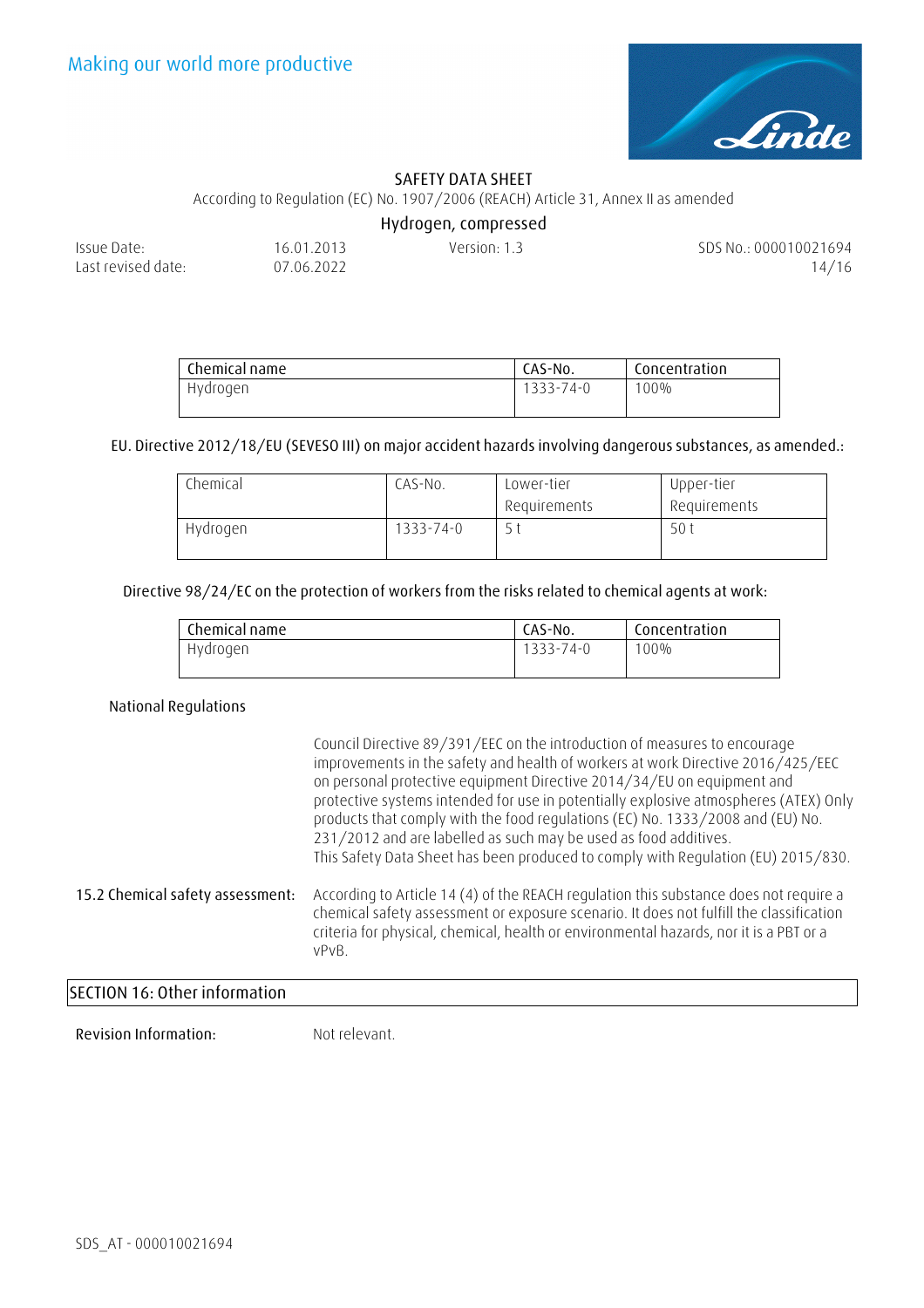

According to Regulation (EC) No. 1907/2006 (REACH) Article 31, Annex II as amended

## **Hydrogen, compressed**

| Issue Date:        | 16.01.2013 | Version: 1.3 | SDS No.: 000010021694 |
|--------------------|------------|--------------|-----------------------|
| Last revised date: | 07.06.2022 |              | 15/16                 |

| Key literature references and<br>sources for data: | Various sources of data have been used in the compilation of this SDS, they include<br>but are not exclusive to:                              |
|----------------------------------------------------|-----------------------------------------------------------------------------------------------------------------------------------------------|
|                                                    | Agency for Toxic Substances and Diseases Registry (ATSDR)                                                                                     |
|                                                    | (http://www.atsdr.cdc.gov/).                                                                                                                  |
|                                                    | European Chemical Agency: Guidance on the Compilation of Safety Data Sheets.                                                                  |
|                                                    | European Chemical Agency: Information on Registered Substances                                                                                |
|                                                    | http://apps.echa.europa.eu/registered/registered-sub.aspx#search                                                                              |
|                                                    | European Industrial Gases Association (EIGA) Doc. 169 "Classification and Labelling<br>quide", as amended.                                    |
|                                                    | International Programme on Chemical Safety (http://www.inchem.org/)                                                                           |
|                                                    | ISO 10156:2010 Gases and gas mixtures - Determination of fire potential and<br>oxidizing ability for the selection of cylinder valve outlets. |
|                                                    | Matheson Gas Data Book, 7th Edition.                                                                                                          |
|                                                    | National Institute for Standards and Technology (NIST) Standard Reference Database<br>Number 69.                                              |
|                                                    | The ESIS (European chemical Substances 5 Information System) platform of the                                                                  |
|                                                    | former European Chemicals Bureau (ECB) ESIS (http://ecb.jrc.ec.europa.eu/esis/).<br>The European Chemical Industry Council (CEFIC) ERICards.  |
|                                                    | United States of America's National Library of Medicine's toxicology data network<br>TOXNET (http://toxnet.nlm.nih.gov/index.html)            |
|                                                    | Threshold Limit Values (TLV) from the American Conference of Governmental<br>Industrial Hygienists (ACGIH).                                   |
|                                                    | Substance specific information from suppliers.                                                                                                |
|                                                    | Details given in this document are believed to be correct at the time of publication.                                                         |

#### **Wording of the H-statements in section 2 and 3**

| H220 | . Extremely flammable gas.                          |
|------|-----------------------------------------------------|
| H280 | Contains gas under pressure; may explode if heated. |
|      |                                                     |

| Training information: | Users of breathing apparatus must be trained. Ensure operators understand the |
|-----------------------|-------------------------------------------------------------------------------|
|                       | flammability hazard.                                                          |

### **Classification according to Regulation (EC) No 1272/2008 as amended.**

| Flam. Gas 1, H220           |  |  |  |
|-----------------------------|--|--|--|
| Press. Gas Compr. Gas, H280 |  |  |  |

**Other information:** Before using this product in any new process or experiment, a thorough material compatibility and safety study should be carried out. Ensure adequate air ventilation. Ensure all national/local regulations are observed. Ensure equipment is adequately earthed. Whilst proper care has been taken in the preparation of this document, no liability for injury or damage resulting from its use can be accepted.